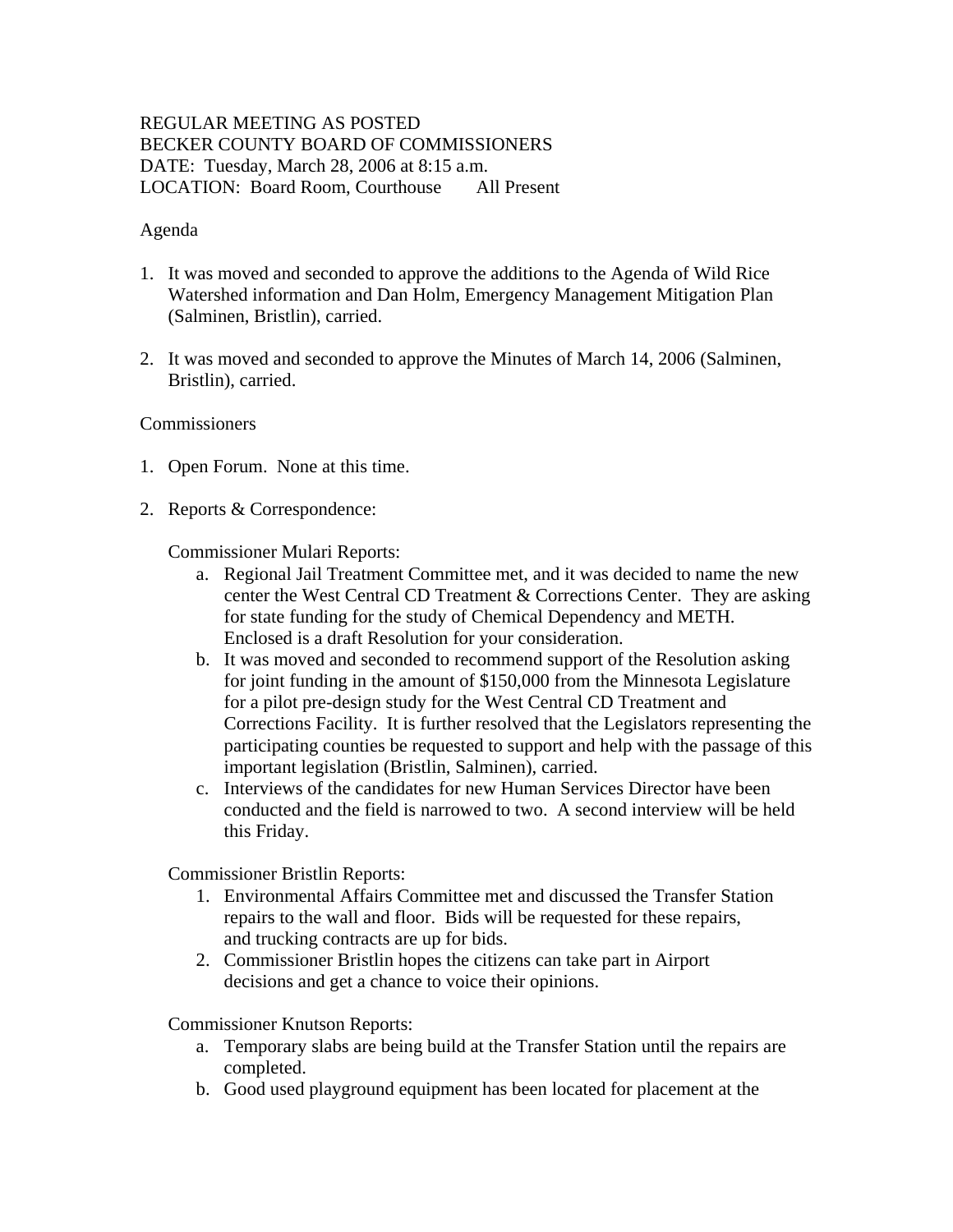Frazee Lion's Park, so they are looking into the shipping costs.

c. Fair Board Meeting. They are discussing the need for a Horse Arena at the Becker County Fair Grounds.

Commissioner Nelson Reports:

- a. Sunnyside Care Center Board Meeting. Looking at making assisted living a part of the Sunnyside area, while keeping Sunnyside a Nursing Home. They are also negotiating with Ecumen on the fee structure.
- b. Lake Agassiz Regional Library Meeting. Discussion of a couple of counties not fulfilling the state recommendation of their appropriation.

Commissioner Salminen Reports:

- a. Airport Meeting. Discussed problems with the gas pumps.
- b. Commissioner Salminen stated that Public Hearings will be held on Airport decision.
- c. Human Services Meeting. Discussed contracts with Blue Cross/Blue Shield and felt the project should be self-sustaining.

Brian C. Berg, County Administrator Reports:

- a. A variance for the parking ramp was approved by the City of Detroit Lakes Planning Commission for 100 parking spaces. The city officials were interested in the study and asked what kind of parking ramp and the cost figures.
- 3. Commissioner Nelson addressed the re-distribution of the Board of Managers for the Wild Rice Watershed District. Mahnomen County is requesting to have another Manager representing their county. It was moved and seconded to recommend that the present Board of Managers remain at 7; however, the County Board would be receptive to re-arrangement of the present members (Bristlin, Salminen), carried.
- 4. Appointments:
	- a. It was moved and seconded to appoint Mary Seaberg to the Becker County Planning Commission (Salminen, Bristlin), carried.
- 5. Emergency Management. Dan Holm briefed the County Board on the Mitigation Plan he will be submitting. He will bring the final plan back to the Board for approval. Dan will supply a copy of the Mitigation Plan to the Administrator's Office for anyone to review.

#### Auditor

1. It was moved and seconded to approve a Gambling Permit for the Frazee Lions Club for operations at the Outer Limits, 24995 County Hwy. #6, Detroit Lakes, MN. 56501, Lake View Twp. (Bristlin, Nelson), carried.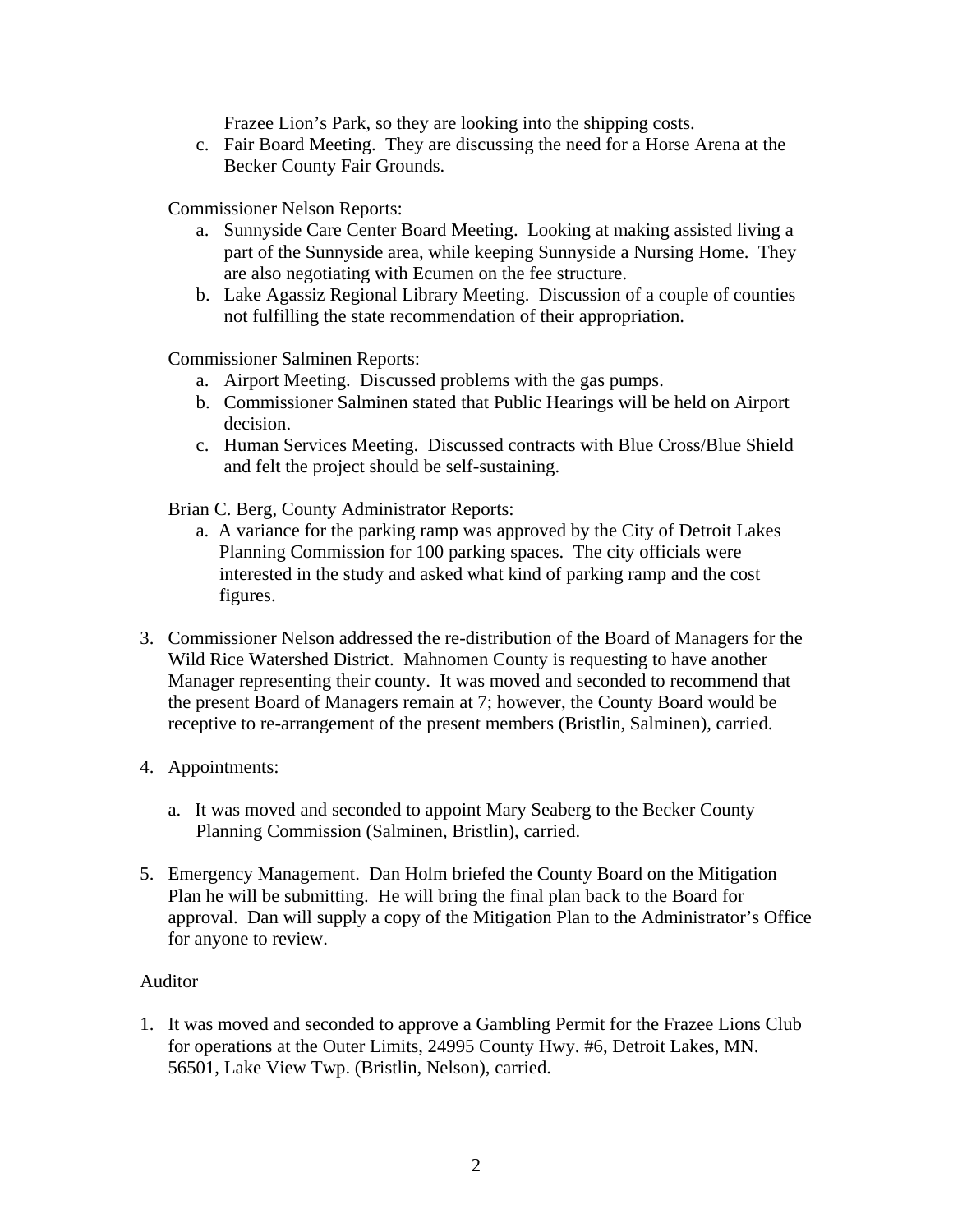- 2. It was moved and seconded to approve a Seasonal Tobacco License for Richard M. Lynch, Hotel Shoreham, Lake View Twp. (Nelson, Bristlin), carried.
- 3. It was moved and seconded to approve a new On/Sale (including Sunday) Liquor License for Billy L. Wischnak, Outer Limits (formerly Corner Cantina), Lake View Twp. (Salminen, Bristlin), carried.
- 4. It was moved and seconded to approve a new Off/Sale 3.2 Beer License for Billy L. Wischnak, Outer Limits (formerly Corner Cantina) – Lake View Twp. (Salminen, Bristlin), carried.
- 5. It was moved and seconded to approve the following On/Sale (including Sunday) Liquor License Renewals (Salminen, Bristlin), carried. Nelson abstaining.

Richard M. Lynch, Hotel Shoreham, Lake View Twp.; Gerald L. Hanson, Charlie's Bar & Supper Club, Height of Land Twp.; Delheln, Inc., DBA Randy's Lake Eunice, Lake Eunice Twp.; Patricia J. Maloney, The Pub, Cormorant Twp.; Ryan A. Ulrich, Bayview Bar & Grill, Lake View Twp.; Matthew L. Anderson, Tri-Lakes Roadhouse Bar & Grill, Cormorant Twp.; Michael A. Reep, Mike's Pit Stop, Inc., DBA Pit 6-11, Lake Eunice Twp.

6. It was moved and seconded to approve the following Combination On/Off Sale (including Sunday) Liquor License Renewals (Salminen, Bristlin), carried.

Lance P. Highman, Northern Inn, Toad Lake Township; Cynthia Knoll, Mr. of Osage, Inc., DBA Tommy's Toad Lake Store, Toad Lake Twp.

7. It was moved and seconded to approve the following Off/Sale Liquor License Renewals (Bristlin, Salminen), carried. Nelson abstaining.

Patricia J. Maloney, The Cormorant Pub, Inc., Cormorant Bottle Shop, Cormorant Twp.; Marvin E. Erdmann, The Flyway LLC, DBA The Boondocks, Height of Land Twp.; John (Pete) Johnson, Richwood Off/Sale, Inc., DBA Richwood Off/Sale, Richwood Twp.

8. It was moved and seconded to approve the following Wine and Strong Beer License Renewals (Nelson, Bristlin), carried.

Fred W. Brower, Cedar Crest Resort, Maple Grove Twp.; Tamara L. Coats. Coats Management, Inc., DBA, OBT / K&T's Pub & Grub, Osage Twp.

9. It was moved and seconded to approve the following Combination On/Off 3.2 Percent Beer & Malt Liquor License Renewals (Salminen, Bristlin), carried.

Fred W. Brower, Cedar Crest Resort, Maple Grove Twp.; Tamara L. Coats, Coats Management, Inc., DBA, OBT, / K&T's Pub & Grub, Osage Twp.; Robert W.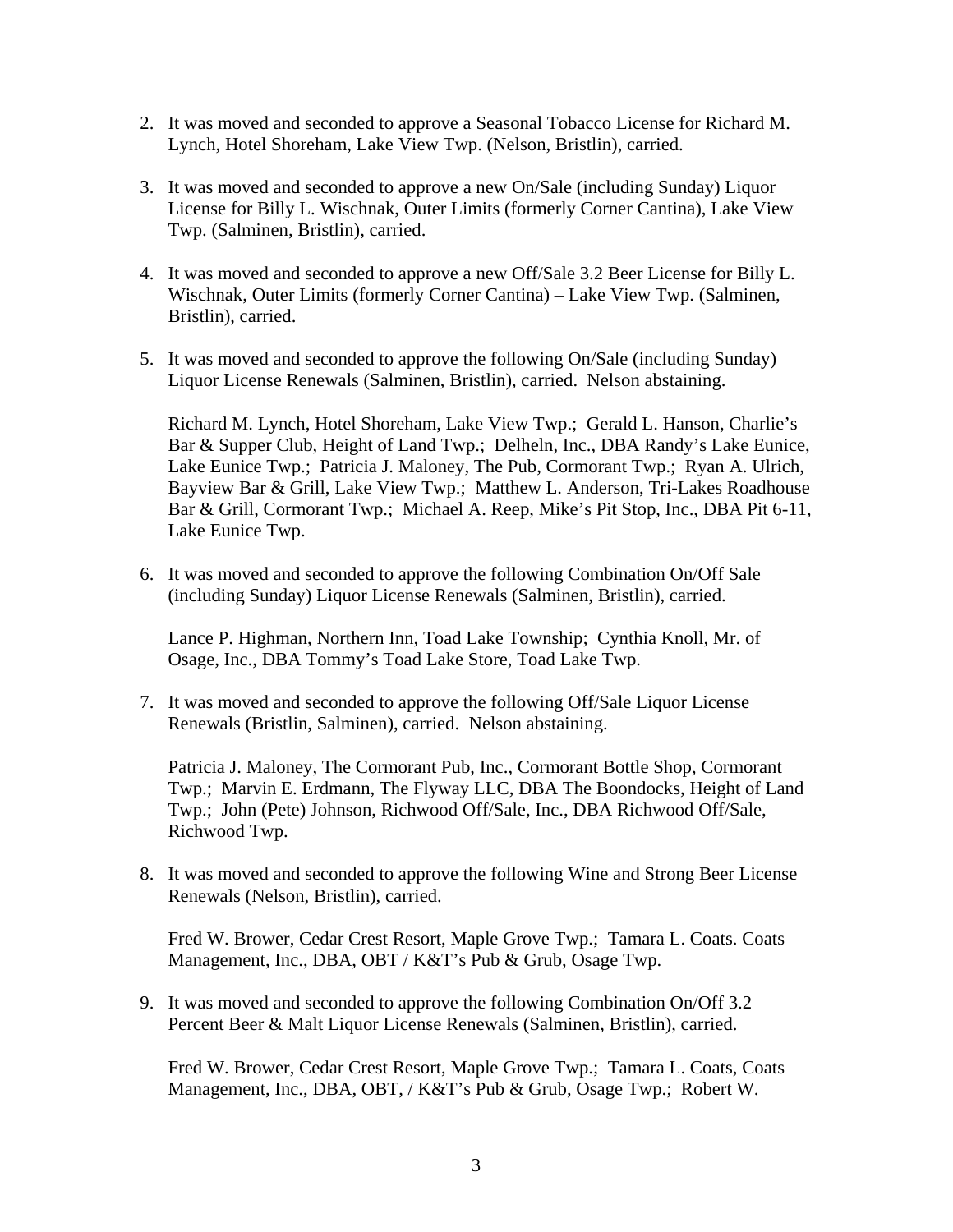Miller, Frazee Golf, Inc., Burlington Twp,; Kathleen Chase, Shell Lake resort & Campgrounds, Shell Lake Twp.; Richard LeSage, Ice Cracking Lodge, Round Lake Twp.; Allen J. Chirpich, The Hideaway Resort, Shell Lake Twp.; Richard J. Bartelt, Four Corners, Erie Twp.; Roger L. Nelson, Loon Echo, Inc., DBA Elbow Lake Store & Bar, Round Lake Twp.; Michael R. Levin, Green Valley Golf Course, Cormorant Twp.; Randy A. Blanford, Tamarac Resort & Campground, Sugar Bush Twp.

- 10. It was moved and seconded to approve an On/Sale 3.2 Percent Beer & Malt Liquor License Renewal for Gregg Johnson, Cormorant Lakes Sportsman's Club, Lake Eunice Twp. (Nelson, Salminen), carried.
- 11. It was moved and seconded to approve the following Off/Sale 3.2 Percent Beer & Malt Liquor License Renewal (Bristlin, Nelson), carried.

Bill D. Christlieb, Osage Country Market, Osage Twp.; Richard M. Lynch, Hotel Shoreham, Inc., Lake View Twp.; Gerald L. Hanson, Charlie's Bar & Supper Club, Height of Land Twp.; Delheln, Inc., Randy's Lake Eunice, Lake Eunice Twp.; Michael A. Reep, Mike's Pit Stop, Inc., DBA Pit 6-11, Lake Eunice Twp.; Richard B. Sherbrooke, Lake Center Store, LLC, Lake Eunice Twp.; Matthew L. Anderson, Tri-Lakes Roadhouse Bar & Grill, Cormorant Twp., Shirley A. Kalberer, County 6 B P & Bait, Lake View Twp.; Richard B. Sherbrooke, Cormorant Store, Inc., Cormorant Twp.

12. It was moved and seconded to pass Resolution No. 03-06-2E, approving to hire a part-time Motor Vehicle Clerk position due to a resignation (Salminen, Bristlin), carried.

Finance Committee

- 1. It was moved and seconded to approve the Claims (Bristlin, Salminen), carried.
- 2. Sheriff's Office request for Personnel was reviewed and recommended to continue the process. This will be acted on later on the Agenda.
- 3. Planning & Zoning request for Personnel was reviewed and recommended to continue the process. This will be acted on later on the Agenda.
- 4. Auditor's Office request for Personnel was reviewed and recommended to continue the process.
- 5. Boat & Water Grant. Recommend to approve. This will be acted on later on the Agenda.
- 6. Update on NRM activities.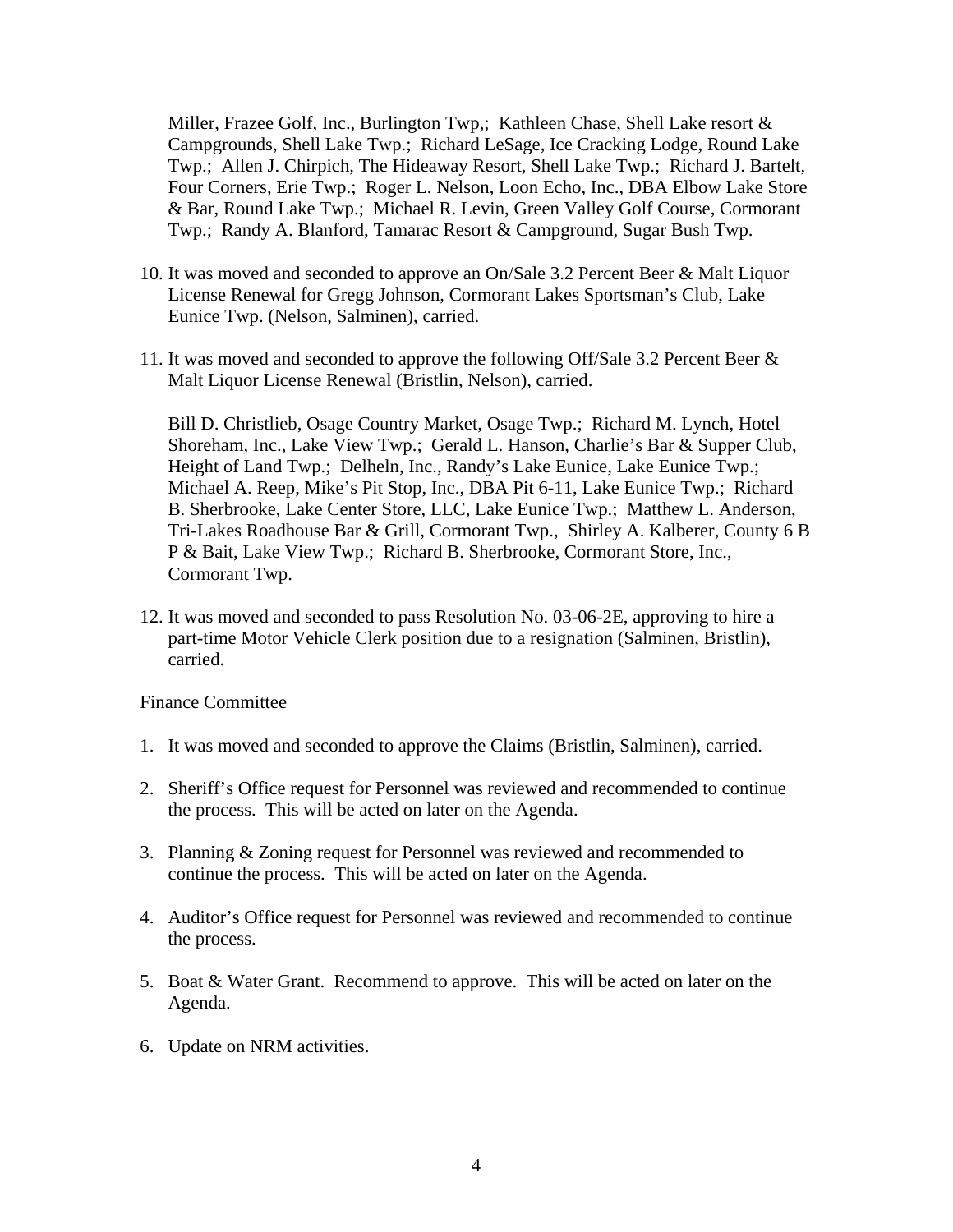7. LARL. Discussed the \$21,248 difference between the appropriation requested and the state calculated minimum allocation amount. In-kind contributions are being look at before a decision can be made.

## **Sheriff**

- 1. It was moved and seconded to pass Resolution No. 03-06-2G, authorizing the Board Chair and the Becker County Administrator to sign on behalf of the County for the Annual County Boat and Water Safety Grant in the amount of \$23,199 (Bristlin, Nelson), carried.
- 2. It was moved and seconded to pass Resolution No. 03-06-2C approving the Personnel request to create and hire a full-time Road Deputy position due to the movement of a current road deputy to investigations (Bristlin, Nelson), carried.

Combining the offices of County Auditor and County Treasurer

It was moved and seconded to pass Resolution 03-06-2B, resolving that the offices of Becker County Auditor and Becker County Treasurer shall be consolidated and remain elective; and further resolving that the Office of Auditor shall be terminated for the purpose of providing for the election to the single office of Auditor-Treasurer. The duties, functions, and responsibilities, which have been heretofore and which will hereafter be required by statute to be performed by the County Auditor and the County Treasurer shall be vested in and performed by the Auditor-Treasurer without diminishing, prohibiting or avoiding those specific duties required by statute to be performed by the County Auditor and the County Treasurer. The persons last elected to the positions of Auditor and Treasurer shall serve in those offices and perform the duties of those offices until completion of the terms to which they were elected (Bristlin, Nelson), carried. Roll Call Vote: Commissioner Knutson – Yea; Commissioner Salminen – Yea; Commissioner Mulari – Yea; Commissioner Bristlin – Yea; Commissioner Nelson – Yea.

#### Human Services

- 1. It was moved and seconded to approve the addition of Resolution No. 02-06-2H to the Agenda (Nelson, Bristlin), carried.
- 2. It was moved and seconded to pass Resolution No. 03-06-2H, approving to delegate authority within the Department of Human Services to approve certain transaction and to sign on behalf of the County. The Becker County Board of Commissioners hereby resolves that Sandra Pierson, a Supervisor within the Department of Human Services is hereby authorized to sign and approve matters on behalf of the Becker County Department of Human Services, including but not limited to personnel transactions, work schedules, requests for funds from Becker County Transit, Minnesota Department of Health, and the Department of Human Services, Becker County purchase orders, social security client authorizations, and time and attendance documents (Knutson, Salminen), carried.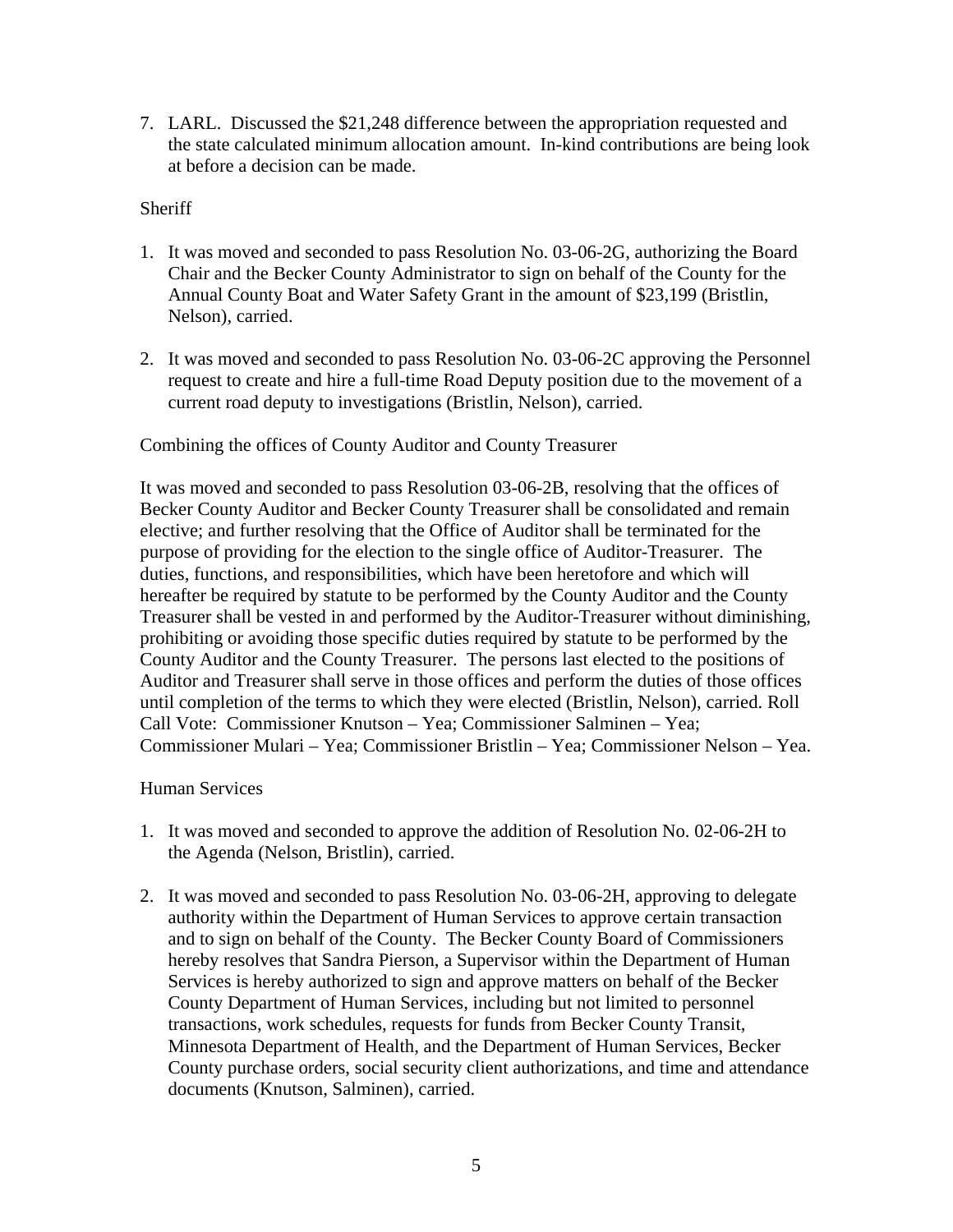- 3. It was moved and seconded to approve the Purchase of Service Contract with Computer Professionals Unlimited, Inc. This is a continuing contract for software support for our accounts receivable program (Salminen, Bristlin), carried.
- 4. It was moved and seconded to approve the Purchase of Service Contract with West Home (Lakes Homes and Program Development). West Home bills DHS directly (Bristlin, Salminen), carried.
- 5. It was moved and seconded to approve the Purchase of Service Contract with Emmanuel Community. This is to provide funding of \$8,800 to help support the Becker County Coordinator on Aging (Nelson, Knutson), carried.
- 6. It was moved and seconded to approve the Human Services Claims (Salminen, Knutson), carried.
- 7. It was moved and seconded to sponsor the Community Health Pandemic Flu Public Health Meeting and authorize Community Health to set this up. Rhonda Stock from Community Health will meet with Brian C. Berg to setup the meeting (Salminen, Bristlin), carried.
- 8. It was moved and seconded to approve the Community Health Claims (Knutson, Bristlin), carried.
- 9. It was moved and seconded to approve the Transit Claims (Salminen, Bristlin), carried.

Veteran's Services Year-End Report

- 1. Dennis Warling, Veteran's Services Officer presented a year-end report for the Veteran's Services Office.
- 2. It was moved and seconded to accept Dennis's Letter of Resignation for Retirement as of June 30, 2006. Commissioner Bristlin thanked Dennis for doing a good job for the county (Bristlin, Salminen), carried.

#### Planning & Zoning

- 1. It was moved and seconded to change the order of business from the Planning Commission Minutes to exchange so the Ninth Order proceeds the Eighth Order (Salminen, Bristlin), carried.
- 2. Planning Commission (PC) Minutes of March 21, 2006:
	- 1) FIRST ORDER OF BUSINESS: Verizon Wireless c/o Buell Consulting. It was moved and seconded to concur with the findings and recommendations of the PC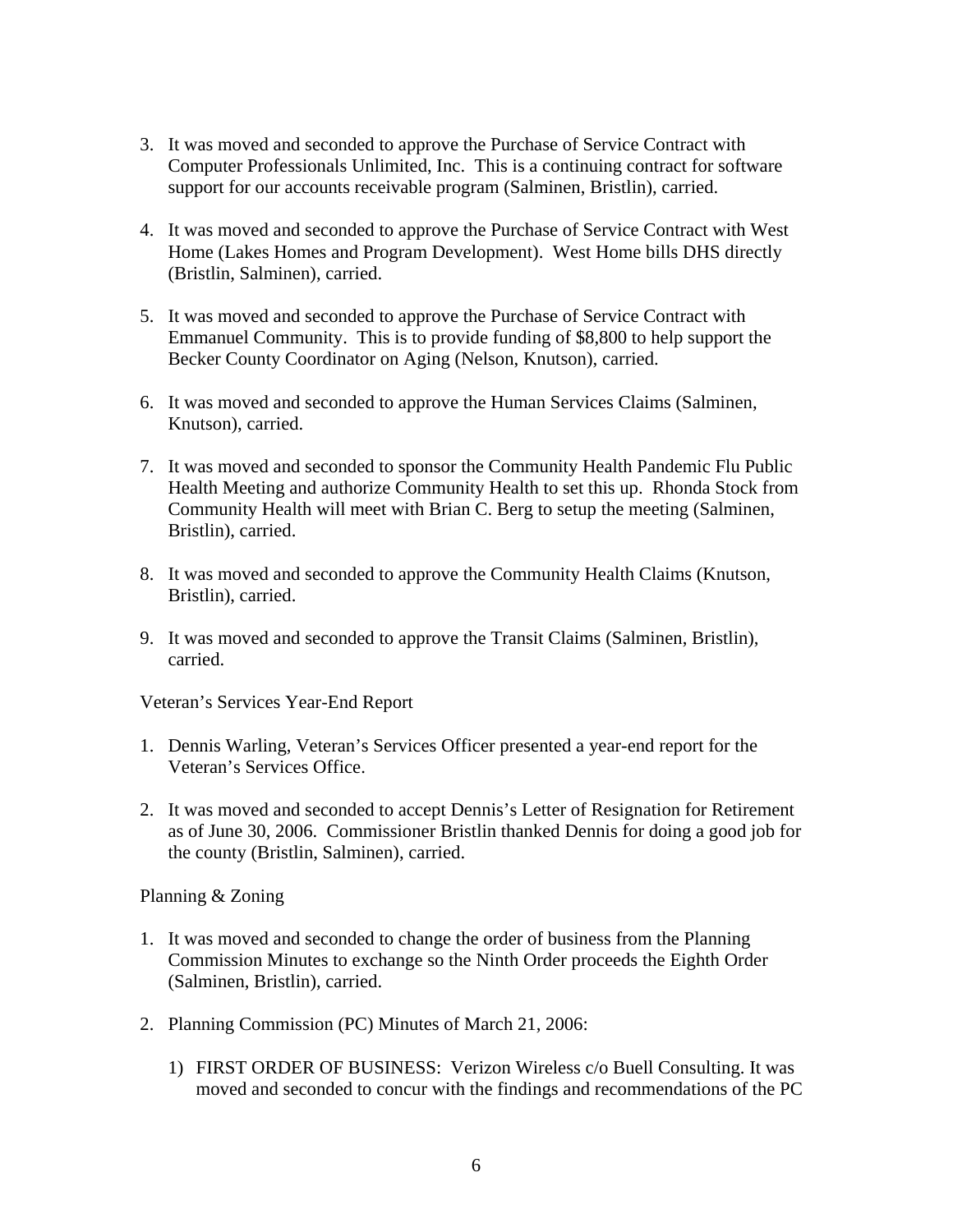to approve the conditional use permit for a wireless communications facility (including a 190 ft. monopole antenna structure and 12 ft. by 30 ft. equipment shelter) based on the fact that it does meet the criteria of the zoning ordinance (Bristlin, Salminen), carried.

- 2) SECOND ORDER OF BUSINESS: Verizon Wireless c/o Buell Consulting. It was moved and seconded to concur with the findings and recommendations of the PC to approve the conditional use permit for a wireless communications facility (including a 190 ft. monopole antenna structure and 12 ft. by 30 ft. equipment shelter) based on the fact that it does meet the criteria of the zoning ordinance (Nelson, Bristlin), carried.
- 3) THIRD ORDER OF BUSINESS: Verizon Wireless c/o Buell Consulting. It was moved and seconded to concur with the findings and recommendations of the PC to approve the conditional use permit for a wireless communications facility (including a 190 ft. by monopole antenna structure and 12 ft. by 30 ft. equipment shelter) based on the fact that it does meet the criteria of the zoning ordinance (Bristlin, Salminen), carried.
- 4) FOURTH ORDER OF BUSINESS: Verizon Wireless c/o Buell Consulting. It was moved and seconded to concur with the findings and recommendations of the PC to approve the conditional use permit for a wireless communications facility (including a 190 ft. monopole antenna structure and 12 ft. by 30 ft. equipment shelter) based on the fact that it does meet the criteria of the zoning ordinance (Bristlin, Salminen), carried.
- 5) FIFTH ORDER OF BUSINESS: Verizon Wireless c/0 Buell Consulting. It was moved and seconded to concur with the findings and recommendations of the PC to approve the conditional use permit for a wireless communications facility (including a 190 ft. monopole antenna structure and 12 ft. by 30 ft. equipment shelter) based on the fact that it does meet the criteria of the zoning ordinance (Bristlin, Nelson), carried.
- 6) SIXTH ORDER OF BUSINESS: Orvis Olson, Cormorant Twp. It was moved and seconded to concur with the findings and recommendations of the PC to approve the request a change of zone from agricultural to residential and approval of a certificate of survey for two tracts of land based on the fact that the request does meet the criteria of the zoning ordinance and subdivision ordinance (Bristlin, Salminen), carried.
- 7) SEVENTH ORDER OF BUSINESS: Steve Campbell, Detroit Twp. It was moved and seconded to concur with the findings and recommendations of the PC to approve a certificate of survey for one tract of land based on the fact that the survey does meet the criteria of the zoning ordinance and subdivision ordinance (Salminen, Bristlin), carried.
- 8) EIGHTH ORDER OF BUSINESS IS NOW ALTERNATED WITH THE NINTH ORDER OF BUSINESS: James and Nancy Vareberg. It was moved and seconded to approve the change of zone from agricultural to commercial based on the fact that the property was located along the Highway 59 corridor (Bristlin, Salminen). Motion and second were withdrawn and reinstated with the same motion maker and second (Bristlin, Salminen), carried.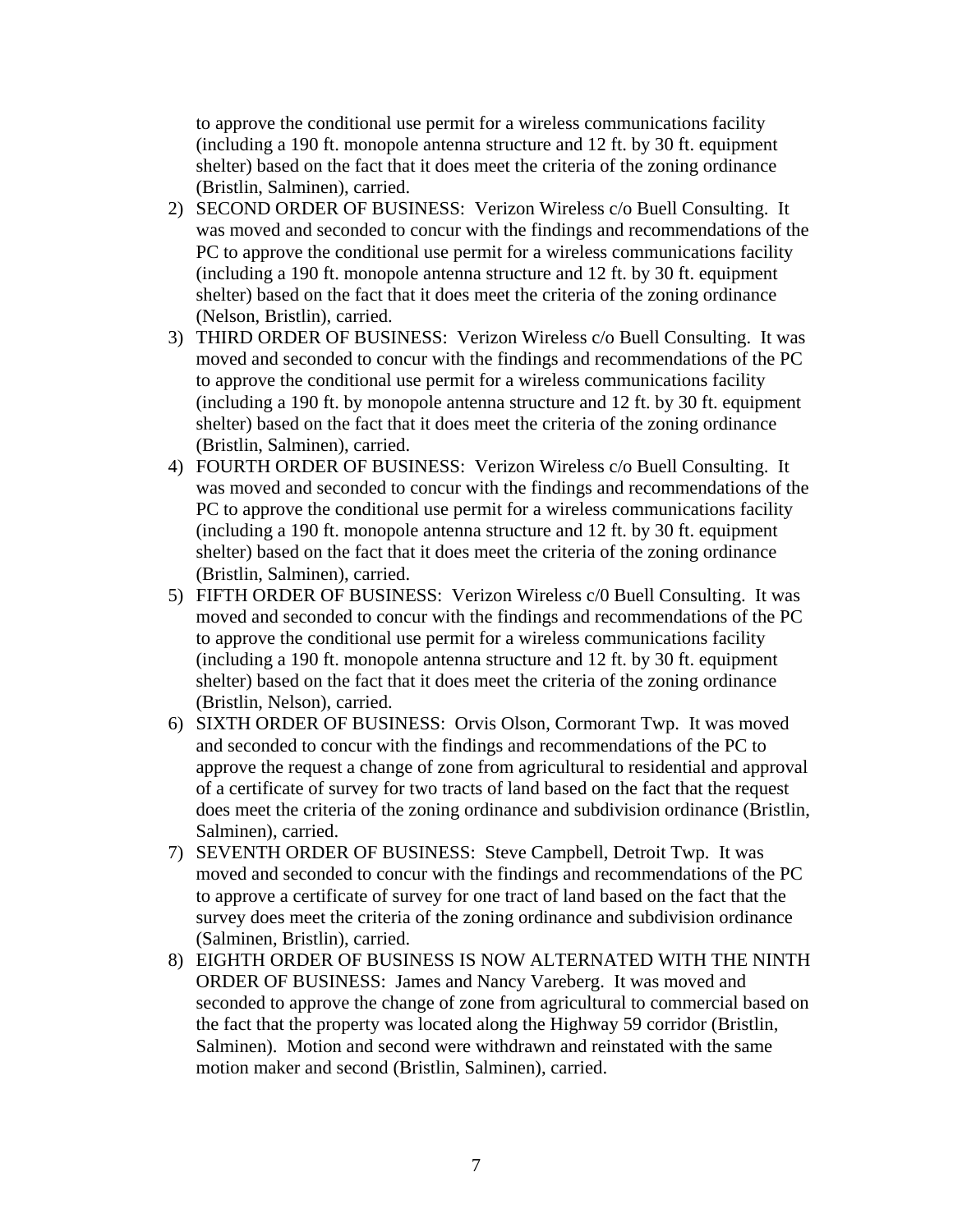- 9) NINTH ORDER OF BUSINESS: John Webber. It was moved to deny the request for the change of zone from agricultural to commercial (Bristlin), Motion died for lack of a second. It was moved and seconded to table the request for change of zone from agricultural to commercial for two weeks (Knutson, Bristlin), carried.
- 10) TENTH ORDER OF BUSINESS: David Opsahl, Lake Eunice Twp. It was moved and seconded to approve a certificate of survey for a 13.86 tract of land based on the fact that it does meet the criteria of the zoning ordinance and subdivision ordinance (Nelson, Bristlin), carried.
- 11) ELEVENTH ORDER OF BUSINESS: American Enterprises, Inc./Mike Staber, Lake Eunice Twp. It was moved and seconded to concur with the PC findings and recommendations to approve to allow a conditional use permit for a family doctor practice, as presented in the application, based on the fact that the use would not be a detriment to the surrounding area (Nelson, Knutson), carried.
- 12) TWELVETH ORDER OF BUSINESS: Gary Larsen, Burlington Twp. It was moved and seconded to concur with the PC to approve the certificate of survey for eight lots based on the fact that the survey meets the criteria of the zoning ordinance and subdivision and that the lots have adequate building area (Salminen, Bristlin), carried. Board Chair, Mulari read a letter received from Ann Gerlach and Jim Ulmer in concern of the number of driveways in the project.
- 13) THIRTEENTH ORDER OF BUSINESS: Gary Heitkamp, Erie Twp. It was moved and seconded to concur with the PC to approve a conditional use permit to allow storage condo unity in an agricultural zone, amending the original conditional use permit granted in December 2005, based on the fact that the use would not be changed from what was previously granted and the use would not be detrimental to the surrounding area (Knutson, Nelson), carried.
- 14) FOURTEENTH ORDER OF BUSINESS: Aggregate Industries, Cormorant Twp. It was moved and seconded to concur with the PC to approve the application as presented based on the fact that the application is part of the Environmental Impact Statement agreement, that it is the extension of an existing operation and the use is compatible with the industrial operation in the surrounding area (Salminen, Bristlin), carried.
- 15) FIFTEENTH ORDER OF BUSINESS: Chris Leach, Lake Eunice Twp. It was moved and seconded to concur with the findings and recommendations of the PC to approve a conditional use permit for a commercial operation consisting of a lawn care service as presented in the application based on the fact that the use would not be detrimental to the surrounding area (Salminen, Bristlin), carried.
- 16) SIXTEENTH ORDER OF BUSINESS: Steven Pachel, Carsonveille Twp. It was moved and seconded to concur with the findings and recommendations of the PC to approve a change of zone from agricultural to residential for the lots within the shoreland district and approval of a preliminary plat consisting of 13 lots (5 residential lots and 8 agricultural lots) based on the fact that the proposed plat meets the criteria of the zoning ordinance and subdivision ordinance and the lots are suitable for development (Bristlin, Nelson), carried.
- 17) SEVENTEENTH ORDER OF BUSINESS: Lee Carlson, Two Inlets Twp. It was moved and seconded to concur with the findings and recommendations of the PC